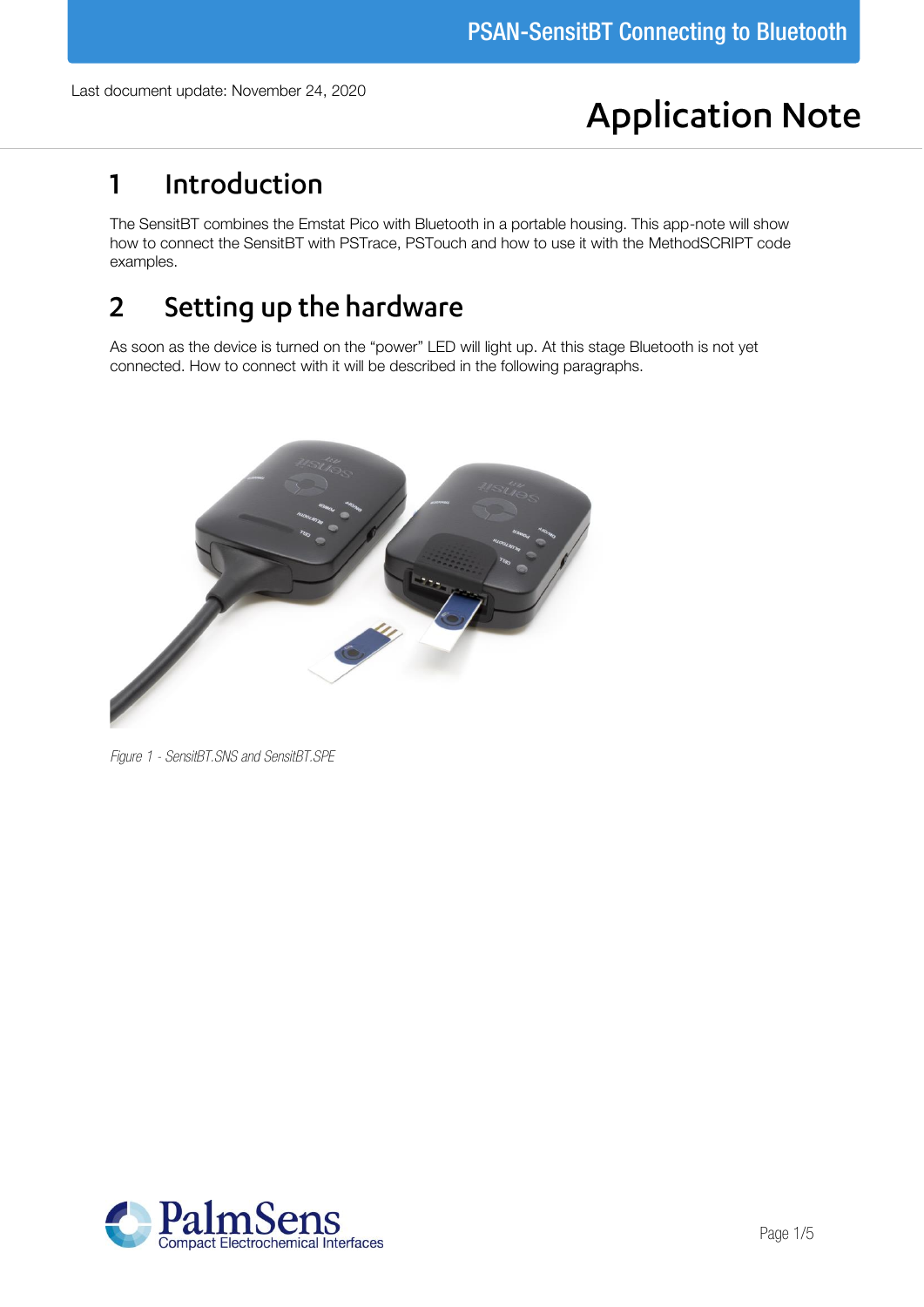#### **Connecting PSTrace (Windows 10)**  $\overline{3}$

PSTrace has to search for Bluetooth devices before it can connect to them. Click the Bluetooth icon under "Connection" to perform this action. When it is finished it should list the SensitBT in the dropdown list. The name has the format "PS-xxxx" where xxxx is the last digits of the Bluetooth MAC address. (This MAC address can be found on the sticker on the bottom of the SensitBT).

The first time PSTrace connects with an new device Windows 10 show a pop-up message in the right bottom corner of the screen. Click on this message and allow Windows to pair the device. The Bluetooth LED on the SensitBT should light up.

| <b>PSTrace</b>                                                                            |  |  |  |
|-------------------------------------------------------------------------------------------|--|--|--|
| Mode: <sup>2</sup> Method Data Measurement<br><b>FIS Plot</b><br>Plot<br>- S              |  |  |  |
| ■ ■ ● ■ ■ ■ ■ ■ ■ Autosave Settings                                                       |  |  |  |
| - Connection                                                                              |  |  |  |
| $\bigoplus$   $\bigotimes$   PS-C424 (Bluetooth) $\vee$   Connect $\bigotimes$ Disconnect |  |  |  |
| Not connected                                                                             |  |  |  |
| [new method]*                                                                             |  |  |  |
| Linear Sweep Voltammetry<br>Technique:                                                    |  |  |  |

*Figure 2 PSTrace – Bluetooth settings*



*Figure 3 - Add a device*



*Figure 4 - Allow pairing with Bluetooth*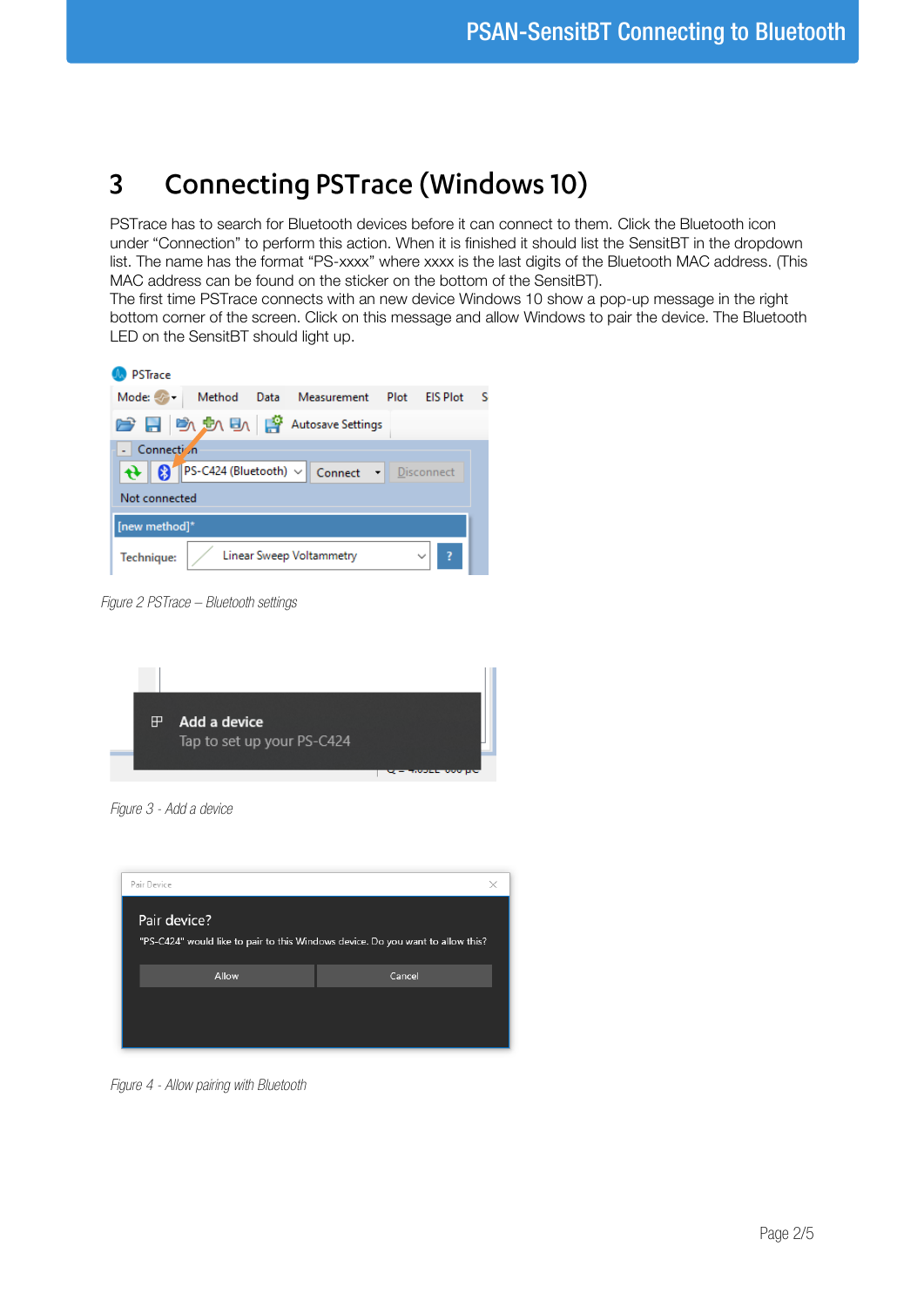## **Connecting in PSTouch (Android)**  $\overline{\mathbf{4}}$

The process of connecting the SensitBT with Android is similar to the process on Windows 10. In PSTouch click on the wireless symbol. This will open a pop-up window that lists the previous discovered devices. Click "scan for devices" to fill this list. When this is finished the SensitBT should show up as "PSxxxx" where xxxx is are the last 4 digits of the Bluetooth MAC address. (This MAC address can be found on the sticker on the bottom of the SensitBT). Click the device name and allow Android to pair to the device. The Bluetooth LED on the SensitBT should light up.

|                         | $\frac{1}{2}$ $\bigcirc$ $\bigcirc$ $\bigcirc$ $\bigcirc$ 11:24 |
|-------------------------|-----------------------------------------------------------------|
| PStouch <sub>v2.6</sub> |                                                                 |
| <b>PLOT</b>             | <b>METHOD</b>                                                   |

*Figure 5 - PSTouch connect*



*Figure 6 - PSTouch - Scan for device*



*Figure 7 - PSTouch - Select device*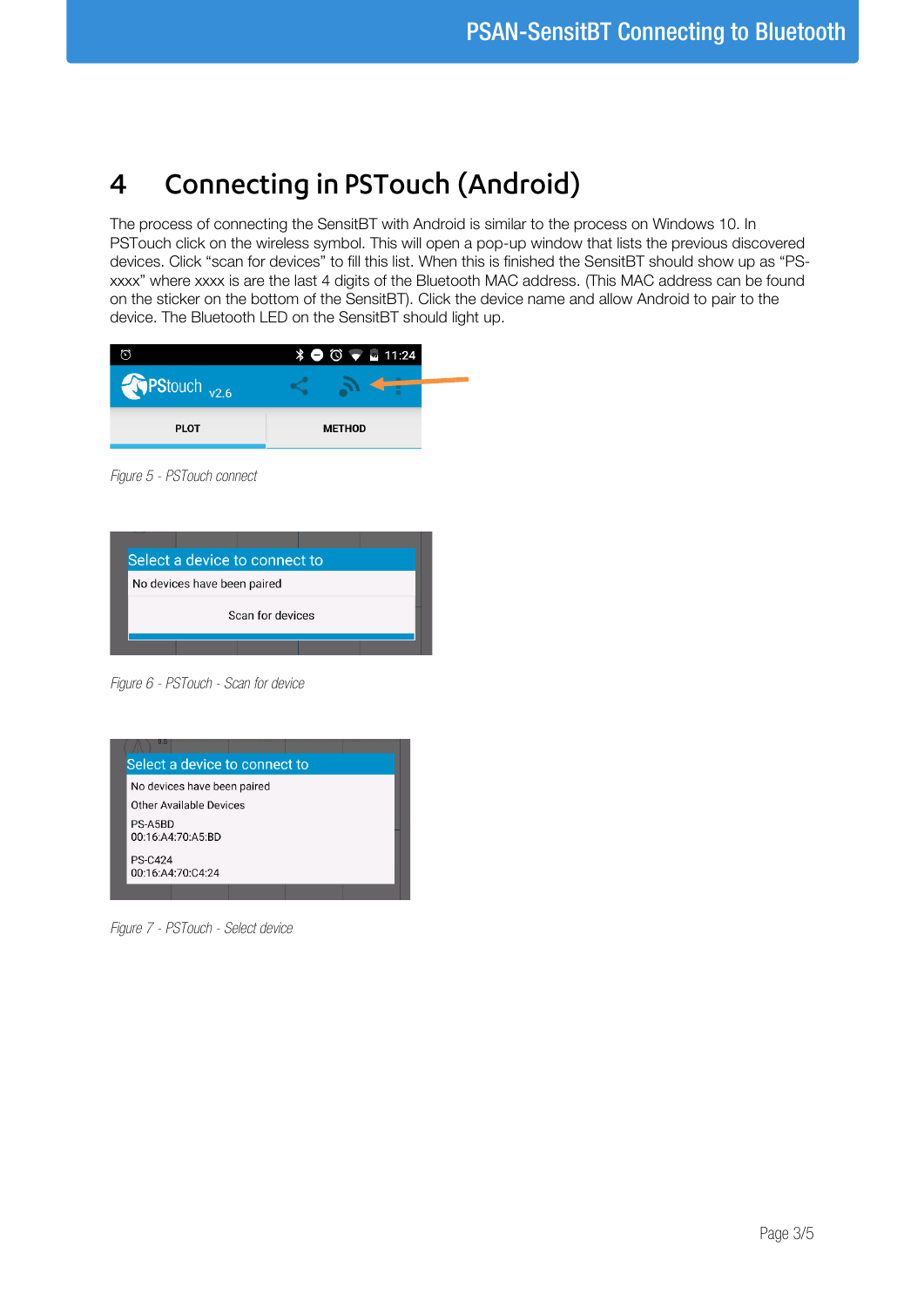

*Figure 8 - PSTouch – Pair*

#### Connecting using the MethodSCRIPT code examples  $\overline{\phantom{a}}$

Because the SensitBT is based on the EmStat Pico it works with the MethodSCRIPT/EmStat Pico code examples from [Github.](https://github.com/PalmSens/emstatpico) Those examples do, however, not pair with the Bluetooth device automatically. How this can be done depends on the used programming language/operating system and is outside of the scope for this document. For the C and Python examples the easiest solution is to pair manually to the device, as one might do with for example a wireless headphone or input device. On Windows this can be accomplished with the "Bluetooth and other devices" wizard (part of the "settings" app).



*Figure 9 - Adding a Bluetooth device in Windows 10*

Ensure that he "Bluetooth" slider is On and click on the "Add Bluetooth or other device" button. Then select "Bluetooth". The PC will start searching for devices and list what it finds.

The SensitBT has a Bluetooth name in the format "PS-xxxx" where xxxx are the last four digits of the MAC address as can be found on the bottom sticker. Select the appropriate device to tell Windows to pair to the device. Make sure to connect with the Sensit that shows a logo representing a phone and PC since that uses classic Bluetooth. The connection that shows an heartrate monitor utilizes BLE.

If connected to the SensitBT via Bluetooth classic, then windows opens 2 serial ports for every Bluetooth connection. One is reserved for "incoming" connections and the other for "outgoing" ones. We will use